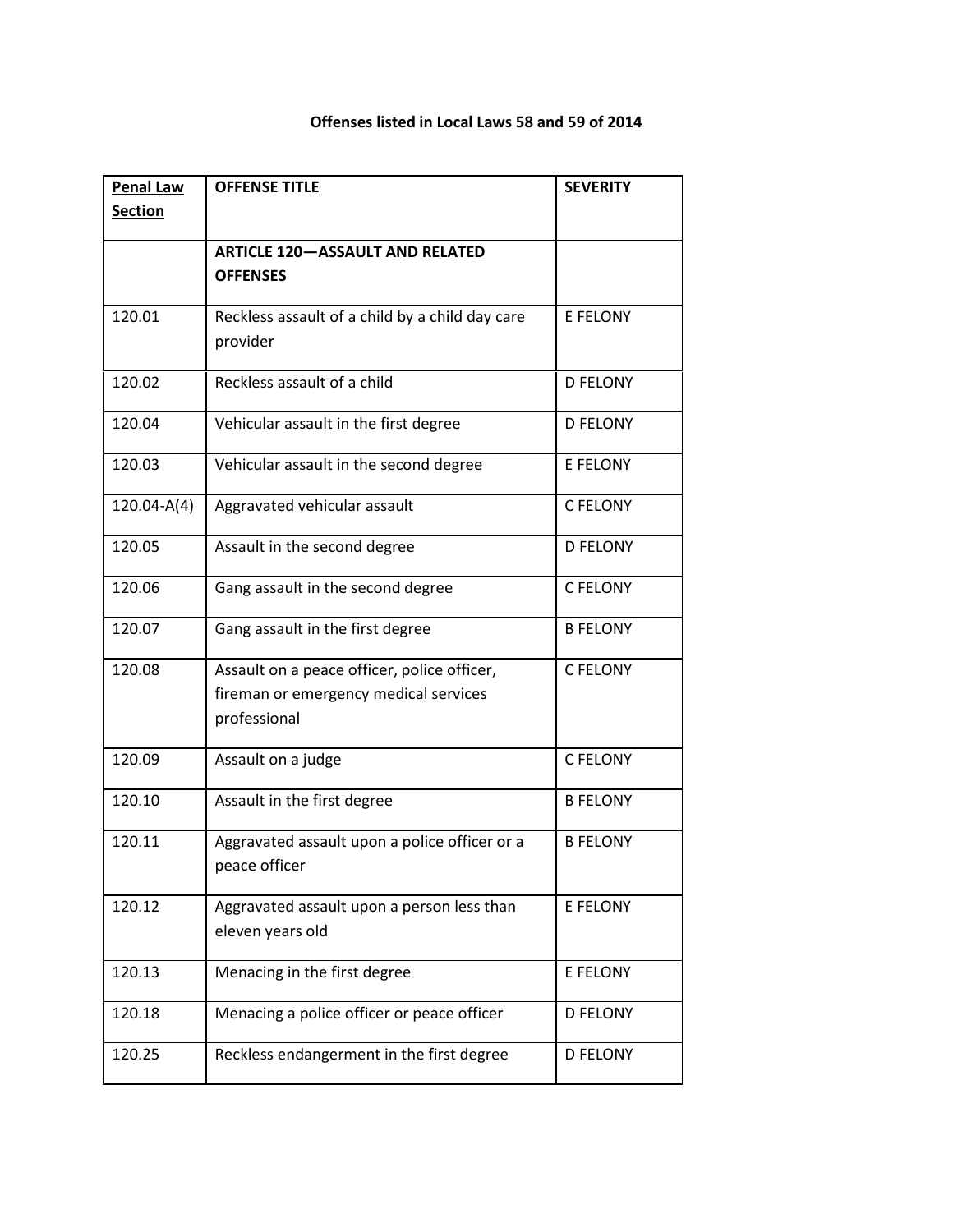| 120.55 | Stalking in the second degree                                        | <b>E FELONY</b>   |
|--------|----------------------------------------------------------------------|-------------------|
| 120.60 | Stalking in the first degree                                         | <b>D FELONY</b>   |
| 120.70 | Luring a child                                                       | E FELONY*         |
|        | <b>ARTICLE 121-STRANGULATION AND RELATED</b>                         |                   |
| 121.12 | Strangulation in the second degree                                   | <b>D FELONY</b>   |
| 121.13 | Strangulation in the first degree                                    | <b>C FELONY</b>   |
|        | <b>ARTICLE 125-HOMOCIDE, ABORTION AND</b><br><b>RELATED OFFENSES</b> |                   |
| 125.10 | Criminally negligent homicide                                        | <b>E FELONY</b>   |
| 125.11 | Aggravated criminally negligent homicide                             | <b>C FELONY</b>   |
| 125.12 | Vehicular manslaughter in the second degree                          | <b>D FELONY</b>   |
| 125.13 | Vehicular manslaughter in the first degree                           | <b>C FELONY</b>   |
| 125.14 | Aggravated vehicular homicide                                        | <b>B FELONY</b>   |
| 125.15 | Manslaughter in the second degree                                    | C FELONY          |
| 125.20 | Manslaughter in the first degree                                     | <b>B FELONY</b>   |
| 125.21 | Aggravated manslaughter in the second degree                         | <b>C FELONY</b>   |
| 125.22 | Aggravated manslaughter in the first degree                          | <b>B FELONY</b>   |
| 125.25 | Murder in the second degree                                          | <b>B FELONY</b>   |
| 125.26 | Aggravated murder                                                    | A-I FELONY        |
| 125.27 | Murder in the first degree                                           | <b>A-I FELONY</b> |
| 125.40 | Abortion in the second degree                                        | E FELONY          |
| 125.45 | Abortion in the first degree                                         | <b>D FELONY</b>   |
|        | <b>ARTICLE 130-SEX OFFENSES</b>                                      |                   |
| 130.25 | Rape in the third degree                                             | E FELONY          |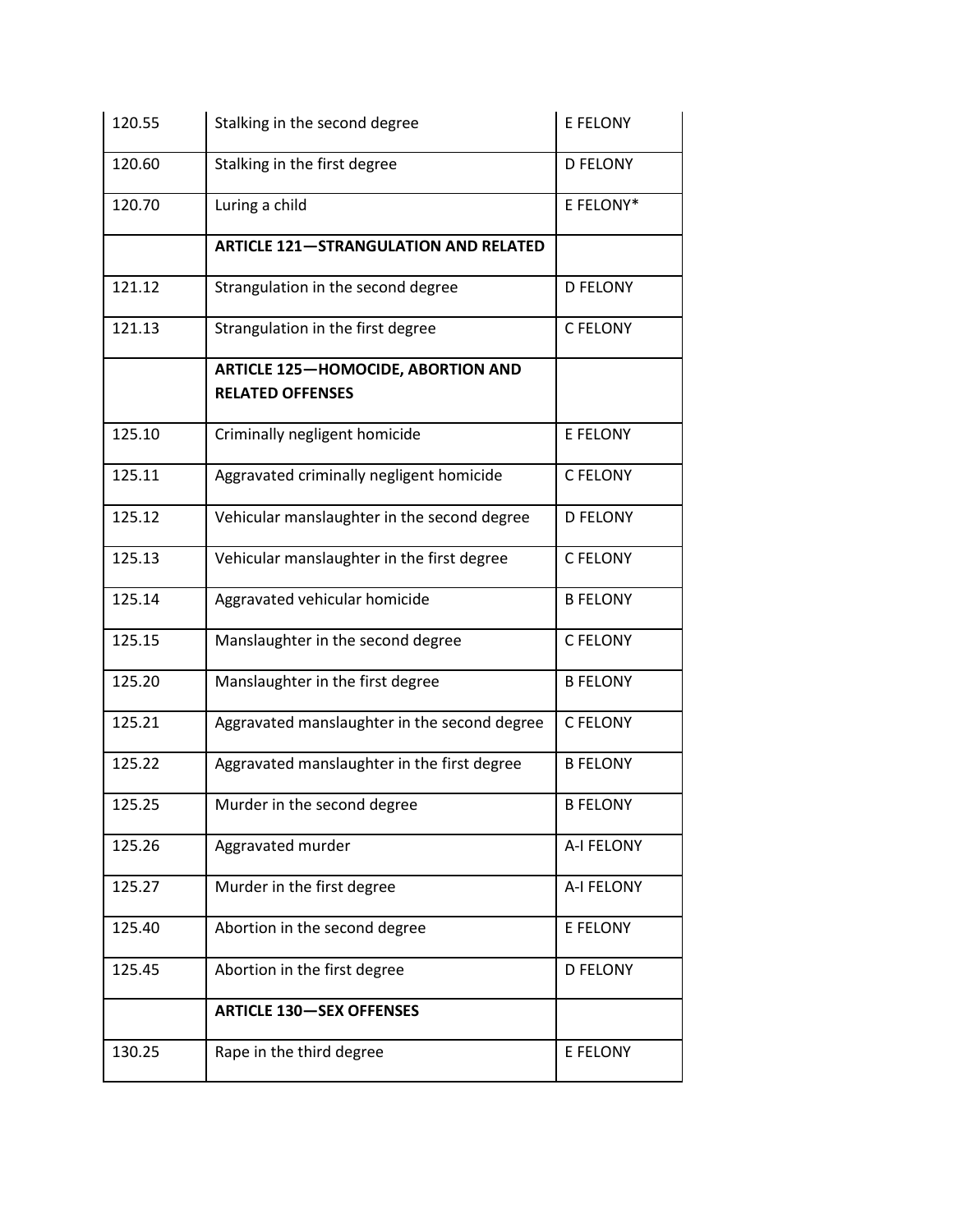| 130.30   | Rape in the second degree                                        | <b>D FELONY</b>    |
|----------|------------------------------------------------------------------|--------------------|
| 130.35   | Rape in the first degree                                         | <b>B FELONY</b>    |
| 130.40   | Criminal Sexual Act in the third degree                          | <b>E FELONY</b>    |
| 130.45   | Criminal Sexual Act in the second degree                         | <b>D FELONY</b>    |
| 130.50   | Criminal Sexual Act in the first degree                          | <b>B FELONY</b>    |
| 130.53   | Persistent sexual abuse                                          | E FELONY           |
| 130.65   | Sexual abuse in the first degree                                 | <b>D FELONY</b>    |
| 130.65-a | Aggravated sexual abuse in the fourth degree                     | <b>E FELONY</b>    |
| 130.66   | Aggravated sexual abuse in the third degree                      | <b>D FELONY</b>    |
| 130.67   | Aggravated sexual abuse in the second degree                     | <b>C FELONY</b>    |
| 130.70   | Aggravated sexual abuse in the first degree                      | <b>B FELONY</b>    |
| 130.75   | Course of sexual conduct against a child in the<br>first degree  | <b>B FELONY</b>    |
| 130.80   | Course of sexual conduct against a child in the<br>second degree | <b>D FELONY</b>    |
| 130.90   | Facilitating a sex offense with a controlled<br>substance        | <b>D FELONY</b>    |
| 130.85   | Female genital mutilation                                        | E FELONY           |
| 130.96   | Predatory sexual assault against a child                         | <b>A-II FELONY</b> |
| 130.95   | Predatory sexual assault                                         | A-II FELONY        |
|          | <b>ARTICLE 135-KIDNAPPING, COERCION AND</b>                      |                    |
|          | <b>RELATED OFFENSES</b>                                          |                    |
| 135.10   | Unlawful imprisonment in the first degree                        | E FELONY           |
| 135.20   | Kidnapping in the second degree                                  | <b>B FELONY</b>    |
| 135.25   | Kidnapping in the first degree                                   | A-I FELONY         |
| 135.35   | Labor trafficking                                                | D felony           |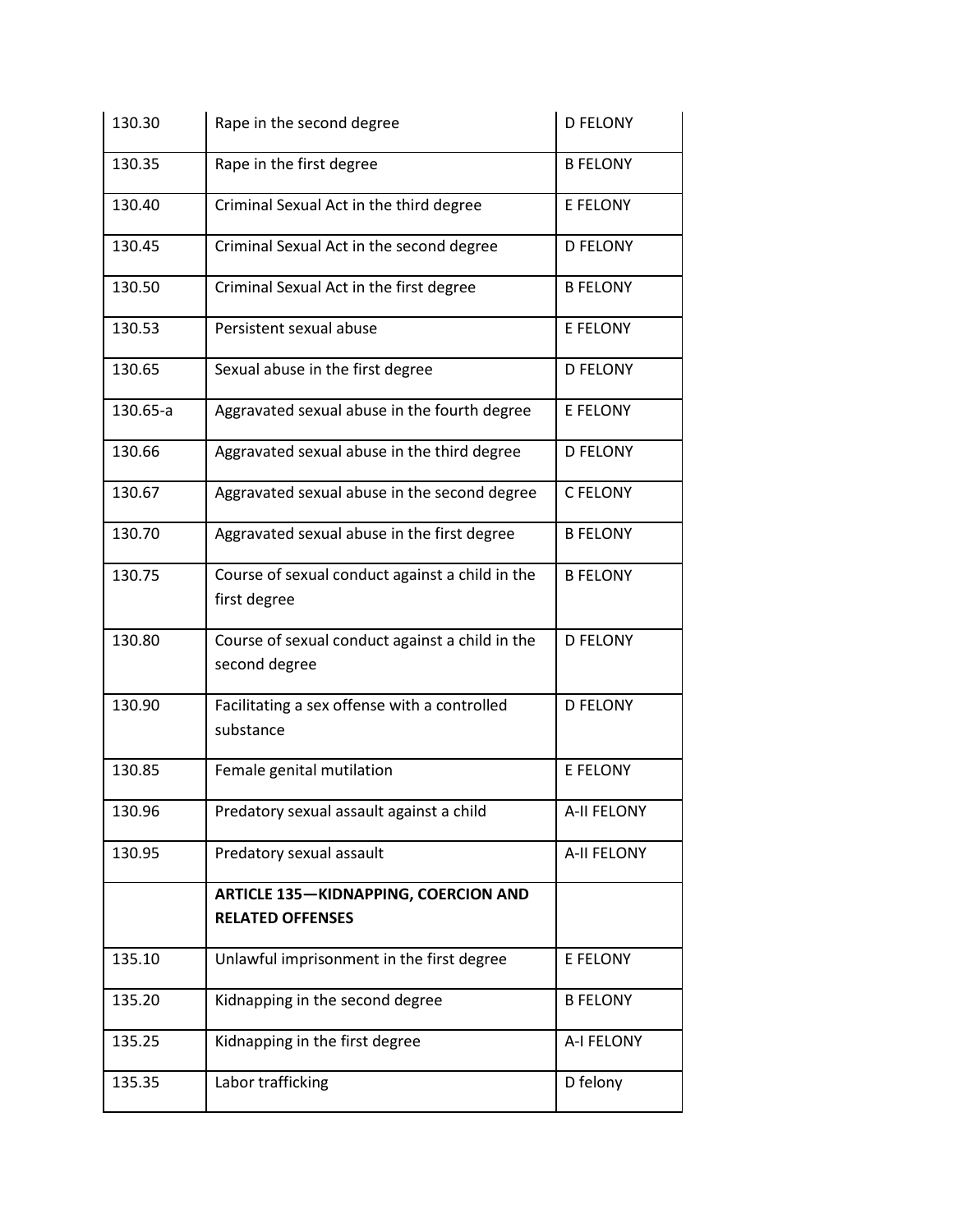| 135.50       | Custodial interference in the first degree              | <b>E FELONY</b> |
|--------------|---------------------------------------------------------|-----------------|
| 135.65(2)(b) | Coercion in the first degree                            | D felony        |
|              | <b>ARTICLE 140-BURGLARY AND RELATED</b>                 |                 |
|              | <b>OFFENSES</b>                                         |                 |
| 140.17       | Criminal trespass in the first degree                   | D felony        |
|              |                                                         |                 |
| 140.25       | Burglary in the second degree                           | <b>C FELONY</b> |
| 140.30       | Burglary in the first degree                            | <b>B FELONY</b> |
|              | <b>ARTICLE 145-CRIMINAL MISCHIEF AND</b>                |                 |
|              | <b>RELATED OFFENSES</b>                                 |                 |
| 145.12       | Criminal mischief in the first degree                   | <b>B</b> felony |
|              | <b>ARTICLE 150-ARSON</b>                                |                 |
| 150.05       | Arson in the fourth degree                              | E felony        |
| 150.10       | Arson in the third degree                               | C felony        |
| 150.15       | Arson in the second degree                              | <b>B FELONY</b> |
| 150.20       | Arson in the first degree                               | A-I FELONY      |
|              | <b>ARTICLE 160-ROBBERY</b>                              |                 |
| 160.05       | Robbery in the third degree                             | <b>D FELONY</b> |
| 160.10       | Robbery in the second degree                            | C FELONY        |
| 160.15       | Robbery in the first degree                             | <b>B FELONY</b> |
|              | <b>ARTICLE 195-OFFICIAL MISCONDUCT AND</b>              |                 |
|              | <b>OBSTRUCTION OF PUBLIC SERVANTS</b>                   |                 |
|              | <b>GENERALLY</b>                                        |                 |
| 195.07       | Obstructing gov't administration in the first<br>degree | E felony        |
|              |                                                         |                 |
| 195.08       | Obstructing governmental administration by              | D felony        |
|              | means of self-defense spray device                      |                 |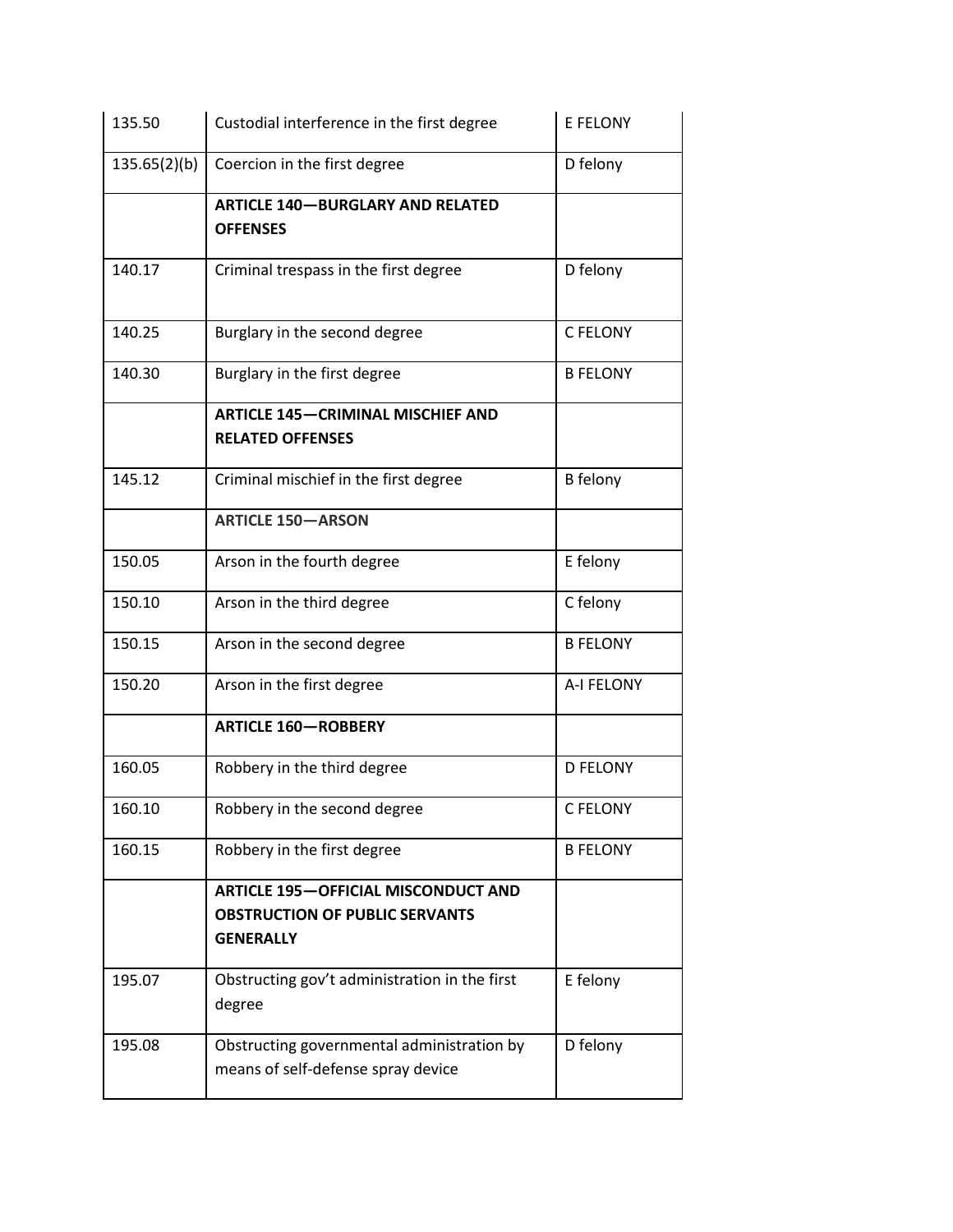| 195.17 | Obstruction of governmental duties by means<br>of a bomb, destructive device, explosive, or<br>hazardous substance | <b>D FELONY</b> |
|--------|--------------------------------------------------------------------------------------------------------------------|-----------------|
|        | <b>ARTICLE 215--OTHER OFFENSES RELATING TO</b><br><b>JUDICIAL AND OTHER PROCEEDINGS</b>                            |                 |
| 215.11 | Tampering with a witness in the third degree                                                                       | E felony        |
| 215.12 | Tampering with a witness in the second degree                                                                      | D felony        |
| 215.13 | Tampering with a witness in the first degree                                                                       | <b>B</b> felony |
| 215.15 | Intimidating a victim or witness in the third<br>degree                                                            | E FELONY        |
| 215.16 | Intimidating a victim or witness in the second<br>degree                                                           | <b>D FELONY</b> |
| 215.17 | Intimidating a victim or witness in the first<br>degree                                                            | <b>B FELONY</b> |
| 215.51 | Criminal contempt in the first degree                                                                              | <b>E FELONY</b> |
| 215.52 | Aggravated criminal contempt                                                                                       | <b>D FELONY</b> |
|        | <b>ARTICLE 220--CONTROLLED SUBSTANCES</b><br><b>OFFENSES</b>                                                       |                 |
| 220.18 | Criminal possession of a controlled substance<br>in the second degree                                              | A-II FELONY     |
| 220.21 | Criminal possession of a controlled substance<br>in the first degree                                               | A I FELONY      |
| 220.28 | Use of a child to commit a controlled substance<br>offense                                                         | E felony        |
| 220.41 | Criminal sale of a controlled substance in the<br>second degree                                                    | A-II FELONY     |
| 220.43 | Criminal sale of a controlled substance in the<br>first degree                                                     | A-I FELONY      |
| 220.44 | Criminal sale of a controlled substance in or                                                                      | <b>B FELONY</b> |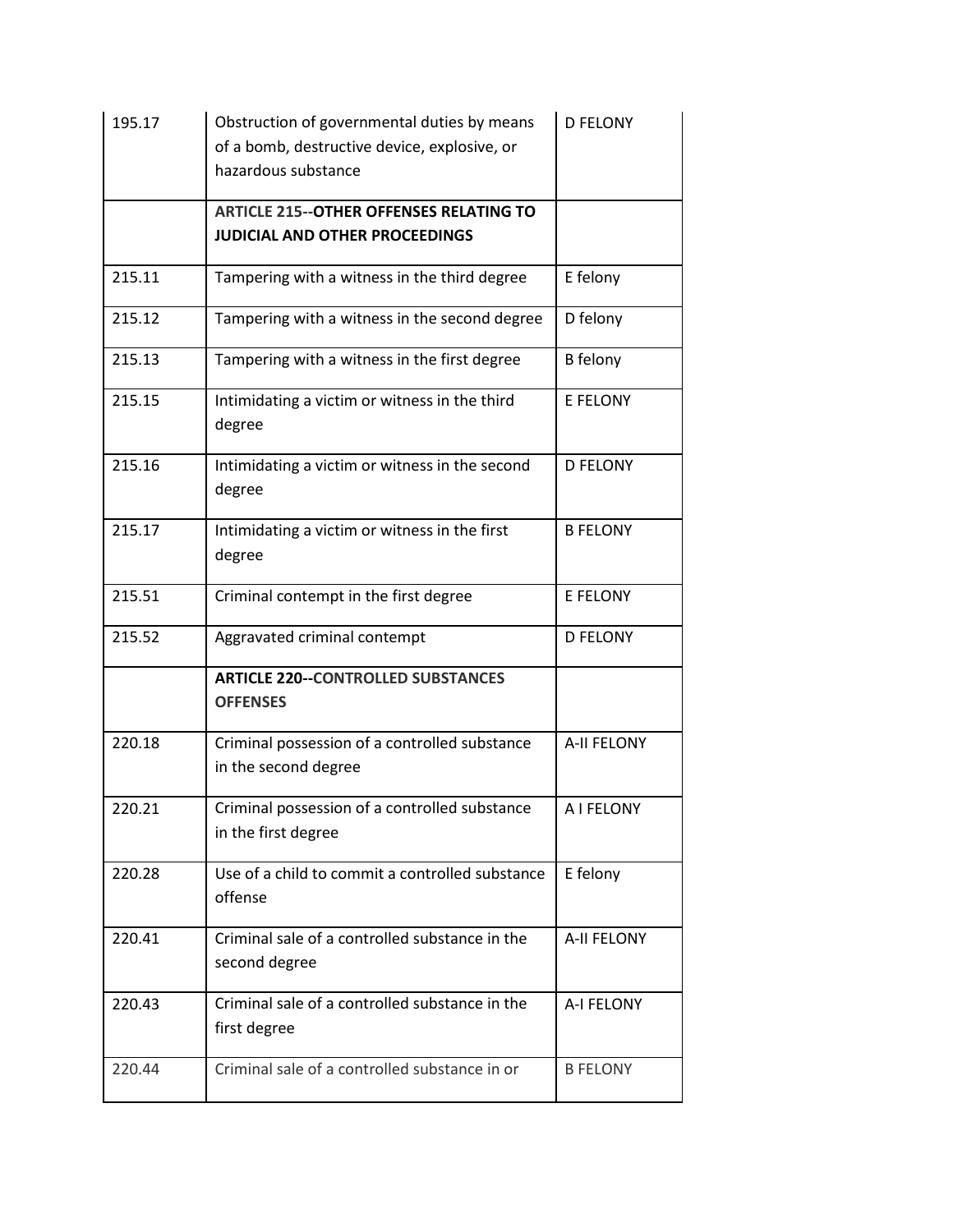|           | near school grounds                                                                                                                    |                   |
|-----------|----------------------------------------------------------------------------------------------------------------------------------------|-------------------|
| 220.48    | Criminal sale of a controlled substance to a<br>child                                                                                  | <b>B</b> felony   |
| 220.77    | Operating as a major trafficker                                                                                                        | <b>A-I FELONY</b> |
|           | <b>ARTICLE 230-OFFENSES INVOLVING</b><br><b>PROSTITUTION</b>                                                                           |                   |
| 230.05    | Patronizing a prostitute in the second degree                                                                                          | E felony          |
| 230.06    | Patronizing a prostitute in the first degree                                                                                           | D felony          |
| 230.19    | Promoting prostitution in a school zone                                                                                                | <b>E FELONY</b>   |
| 230.25(2) | Promoting prostitution in the third degree                                                                                             | D felony          |
| 230.30    | Promoting prostitution in the second degree                                                                                            | C felony          |
| 230.32    | Promoting prostitution in the first degree                                                                                             | <b>B FELONY</b>   |
| 230.33    | Compelling prostitution                                                                                                                | <b>B FELONY</b>   |
| 230.34    | Sex trafficking                                                                                                                        | <b>B FELONY</b>   |
|           | <b>ARTICLE 235--OBSCENITY AND RELATED</b><br><b>OFFENSES</b>                                                                           |                   |
| 235.22    | Disseminating indecent material to minors in                                                                                           | <b>D FELONY</b>   |
|           | the first degree                                                                                                                       |                   |
|           | <b>ARTICLE 240-OFFENSES AGAINST PUBLIC</b><br><b>ORDER</b>                                                                             |                   |
| 240.55    | Falsely reporting an incident in the second<br>degree                                                                                  | <b>E FELONY</b>   |
| 240.60    | Falsely reporting incident in the first degree                                                                                         | <b>D FELONY</b>   |
| 240.61    | Placing a false bomb or hazardous substance in<br>the second degree                                                                    | E FELONY          |
| 240.62    | Placing a false bomb or hazardous substance in<br>the first degree                                                                     | <b>D FELONY</b>   |
| 240.63    | Placing a false bomb or hazardous substance in<br>a sports stadium or arena, mass transportation<br>facility or enclosed shopping mall | D FELONY          |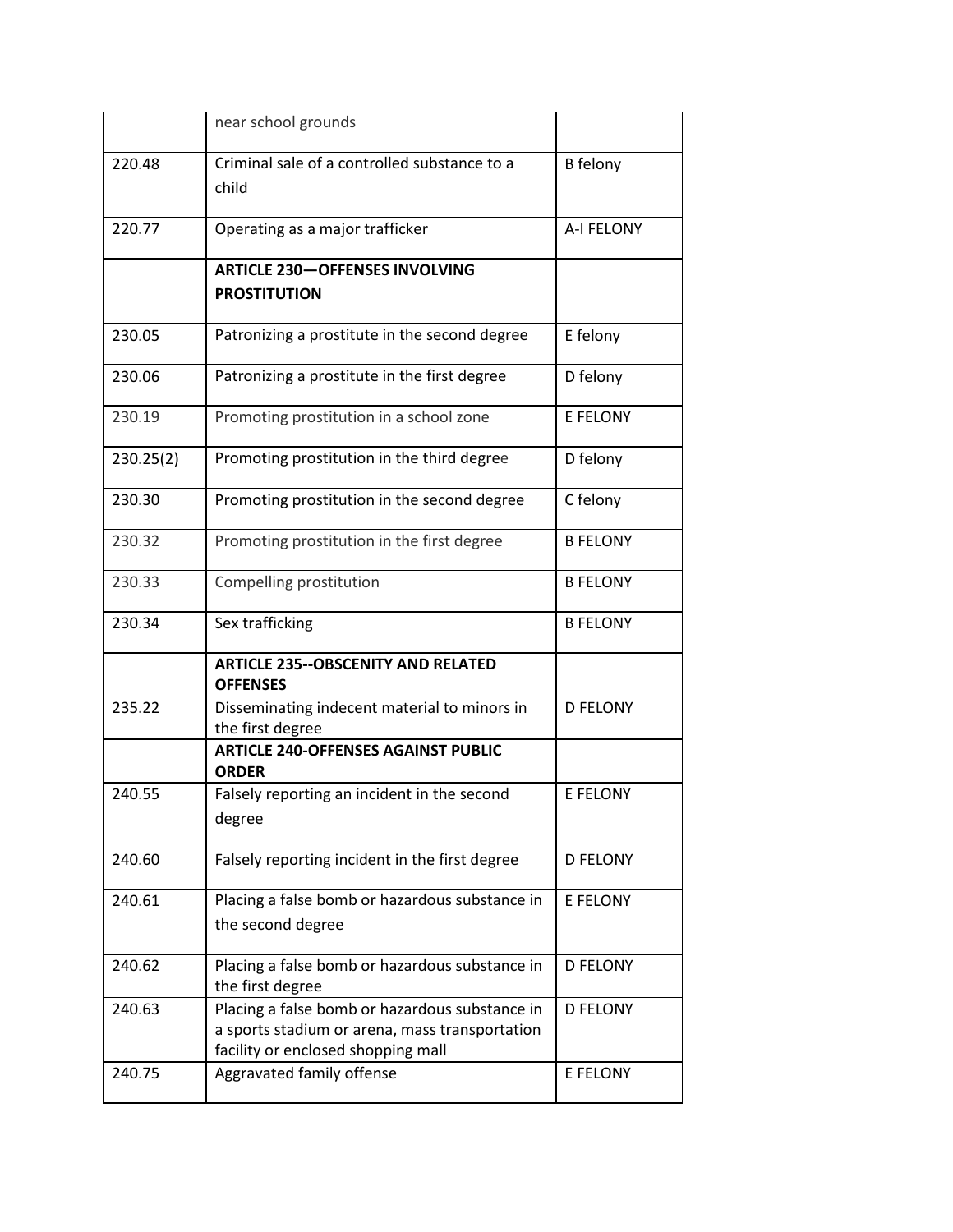|        | <b>ARTICLE 241-HARASSMENT OF A RENT</b><br><b>REGULATED TENANT</b>                             |                 |
|--------|------------------------------------------------------------------------------------------------|-----------------|
| 241.05 | Harassment of a rent regulated tenant                                                          | E felony        |
|        | <b>ARTICLE 255-OFFENSES AGAINST THE</b>                                                        |                 |
|        | <b>MARITAL RELATIONSHIP</b>                                                                    |                 |
| 255.26 | Incest in the second degree                                                                    | D felony        |
| 255.27 | Incest in the first degree                                                                     | <b>B FELONY</b> |
|        | <b>ARTICLE 260--OFFENSES RELATING TO</b>                                                       |                 |
|        | <b>CHILDREN, DISABLED PERSONS AND</b>                                                          |                 |
|        | <b>VULNERABLE ELDERLY PERSONS</b>                                                              |                 |
| 260.25 | Endangering the welfare of an incompetent or<br>physically disabled person in the first degree | E FELONY        |
|        |                                                                                                |                 |
| 260.32 | Endangering the welfare of a vulnerable elderly                                                | <b>E FELONY</b> |
|        | person, or an incompetent or physically                                                        |                 |
|        | disabled person in the second degree                                                           |                 |
| 260.34 | Endangering the welfare of a vulnerable elderly                                                | <b>D FELONY</b> |
|        | person, or an incompetent or physically                                                        |                 |
|        | disabled person in the first degree                                                            |                 |
|        | <b>ARTICLE 263-SEXUAL PERFORMANCE BY A</b><br><b>CHILD</b>                                     |                 |
| 263.05 | Use of a child in a sexual performance                                                         | <b>C FELONY</b> |
|        |                                                                                                |                 |
| 263.10 | Promoting an obscene sexual performance by a                                                   | <b>D FELONY</b> |
|        | child                                                                                          |                 |
| 263.11 | Possessing an obscene sexual performance by a                                                  | E FELONY        |
|        | child                                                                                          |                 |
| 263.15 | Promoting a sexual performance by a child                                                      | <b>D FELONY</b> |
| 263.16 | Possessing a sexual performance by a child                                                     | E FELONY        |
| 263.30 | Facilitating a sexual performance by a child                                                   | 263.30          |
|        | with a controlled substance or alcohol                                                         |                 |
|        | <b>ARTICLE 263-FIREARMS AND OTHER</b>                                                          |                 |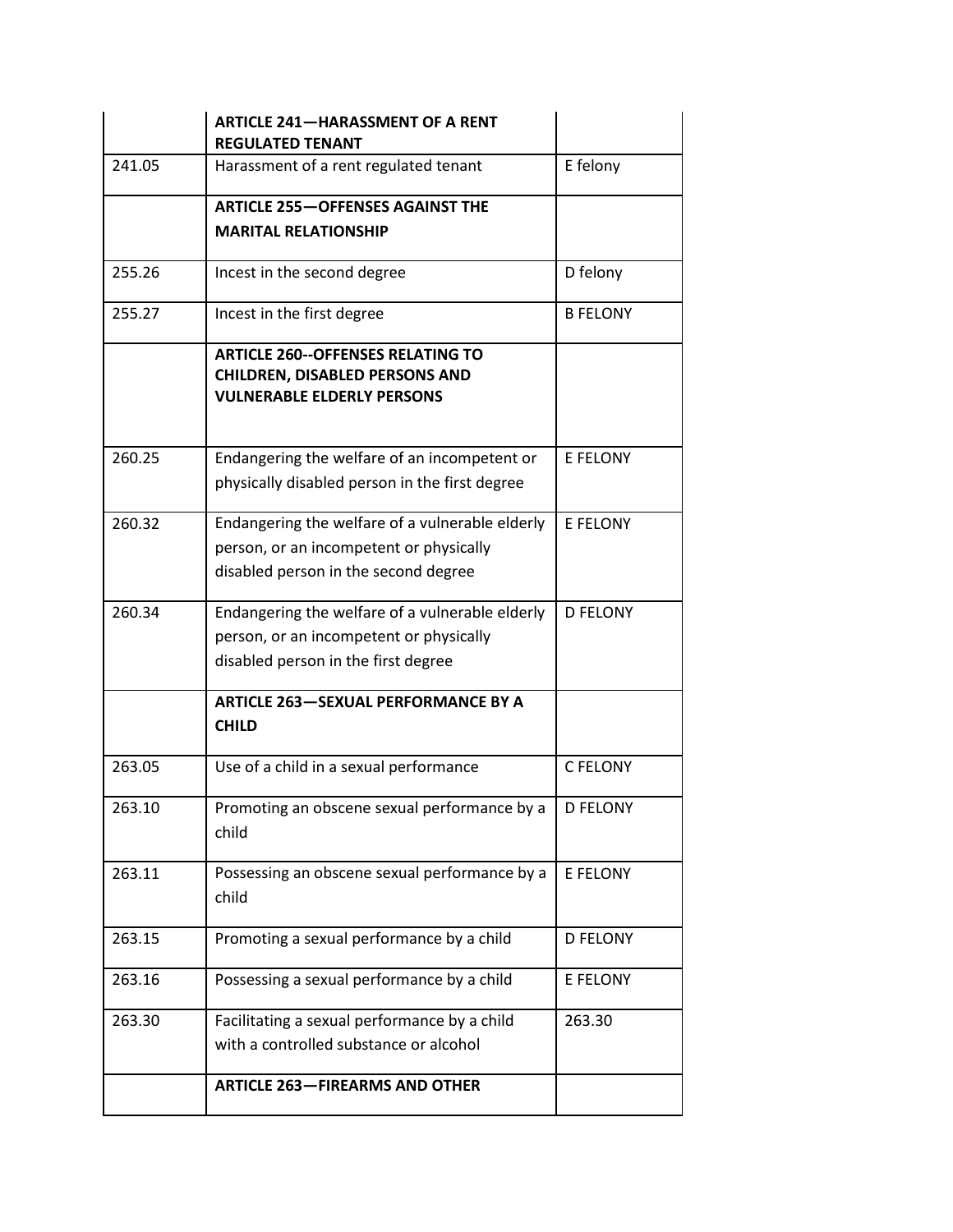|                      | <b>DANGEROUS WEAPONS</b>                                                                                     |                             |
|----------------------|--------------------------------------------------------------------------------------------------------------|-----------------------------|
| $265.01-a$           | Criminal possession of a weapon on school<br>grounds                                                         | 265.01-a                    |
| 265.01-b             | Criminal possession of a firearm                                                                             | E FELONY                    |
| $265.02(2)$ -<br>(8) | Criminal possession of a weapon in the third<br>degree                                                       | <b>D FELONY</b>             |
| 265.03               | Criminal possession of a weapon in the second<br>degree                                                      | <b>C FELONY</b>             |
| 265.04               | Criminal possession of a weapon in the first<br>degree                                                       | <b>B</b> felony             |
| 265.08               | Criminal use of a firearm in the second degree                                                               | C felony                    |
| 265.09               | Criminal use of a firearm in the first degree                                                                | <b>B FELONY</b>             |
| 265.10               | Manufacture, transport, disposition and<br>defacement of weapons and dangerous<br>instruments and appliances | Various class D<br>felonies |
| 265.11               | Criminal sale of a firearm in the third degree                                                               | <b>D FELONY</b>             |
| 265.12               | Criminal sale of a firearm in the second degree                                                              | <b>C FELONY</b>             |
| 265.13               | Criminal sale of a firearm in the first degree                                                               | <b>B FELONY</b>             |
| 265.14               | Criminal sale of a firearm with the aid of a<br>minor                                                        | 265.14                      |
| 265.16               | Criminal sale of a firearm to a minor                                                                        | C felony                    |
| 265.17               | Criminal purchase or disposal of a weapon                                                                    | D felony                    |
| 265.19               | Aggravated criminal possession of a weapon                                                                   | <b>C FELONY</b>             |
| 265.35(2)            | Prohibited use of weapons                                                                                    | D or E FELONY               |
|                      | <b>ARTICLE 270-OTHER OFFENSES RELATED TO</b><br><b>PUBLIC SAFETY</b>                                         |                             |
| 270.30               | Unlawful fleeing a police officer in a motor<br>vehicle in the second degree                                 | E felony                    |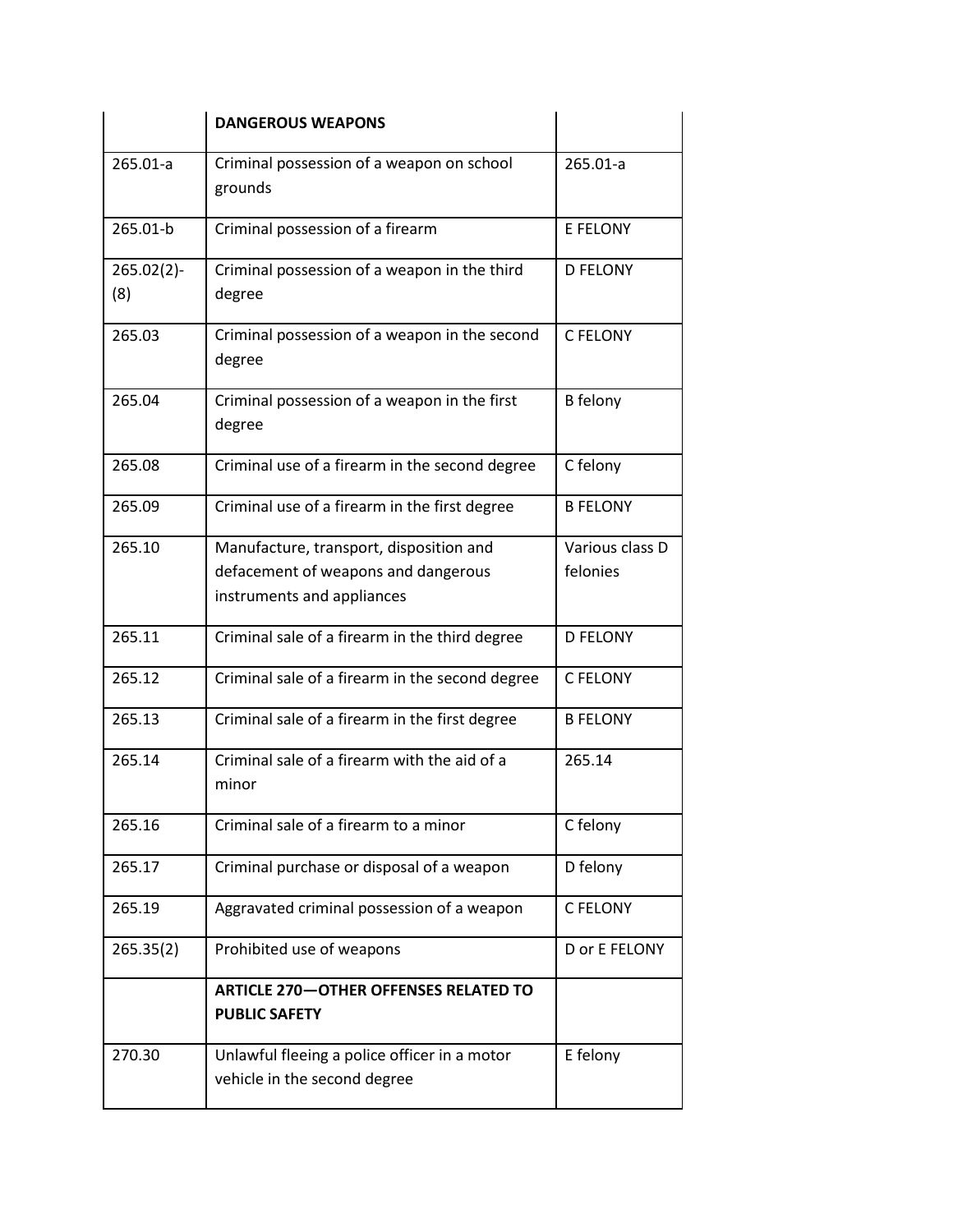| 270.35                       | Unlawful fleeing a police officer in a motor<br>vehicle in the first degree        | D felony            |
|------------------------------|------------------------------------------------------------------------------------|---------------------|
|                              | <b>ARTICLE 405. LICENSING AND OTHER</b><br><b>PROVISIONS RELATING TO FIREWORKS</b> |                     |
| 405.16(1)                    | Aggravated unpermitted use of indoor<br>pyrotechnics in the second degree          | E felony            |
| 405.18                       | Aggravated unpermitted use of indoor<br>pyrotechnics in the first degree           | <b>D FELONY</b>     |
|                              | <b>ARTICLE 460 ENTERPRISE CORRUPTION</b>                                           |                     |
| 460.22                       | Aggravated enterprise corruption                                                   | <b>A-I FELONY</b>   |
|                              | <b>ARTICLE 470. MONEY LAUNDERING</b>                                               |                     |
| 470.21                       | Money laundering in support of terrorism in<br>the fourth degree                   | E felony            |
| 470.22                       | Money laundering in support of terrorism in<br>the third degree                    | D felony            |
| 470.23                       | Money laundering in support of terrorism in<br>the second degree                   | C felony            |
| 470.24                       | Money laundering in support of terrorism in<br>the first degree                    | <b>B</b> felony     |
|                              | <b>ARTICLE 485, HATE CRIMES</b>                                                    |                     |
| 485.05<br>(only<br>felonies) | Hate crimes                                                                        | Various<br>felonies |
|                              | <b>ARTICLE 490, TERRORISM</b>                                                      |                     |
| 490.10                       | Soliciting or providing support for an act of                                      | <b>D FELONY</b>     |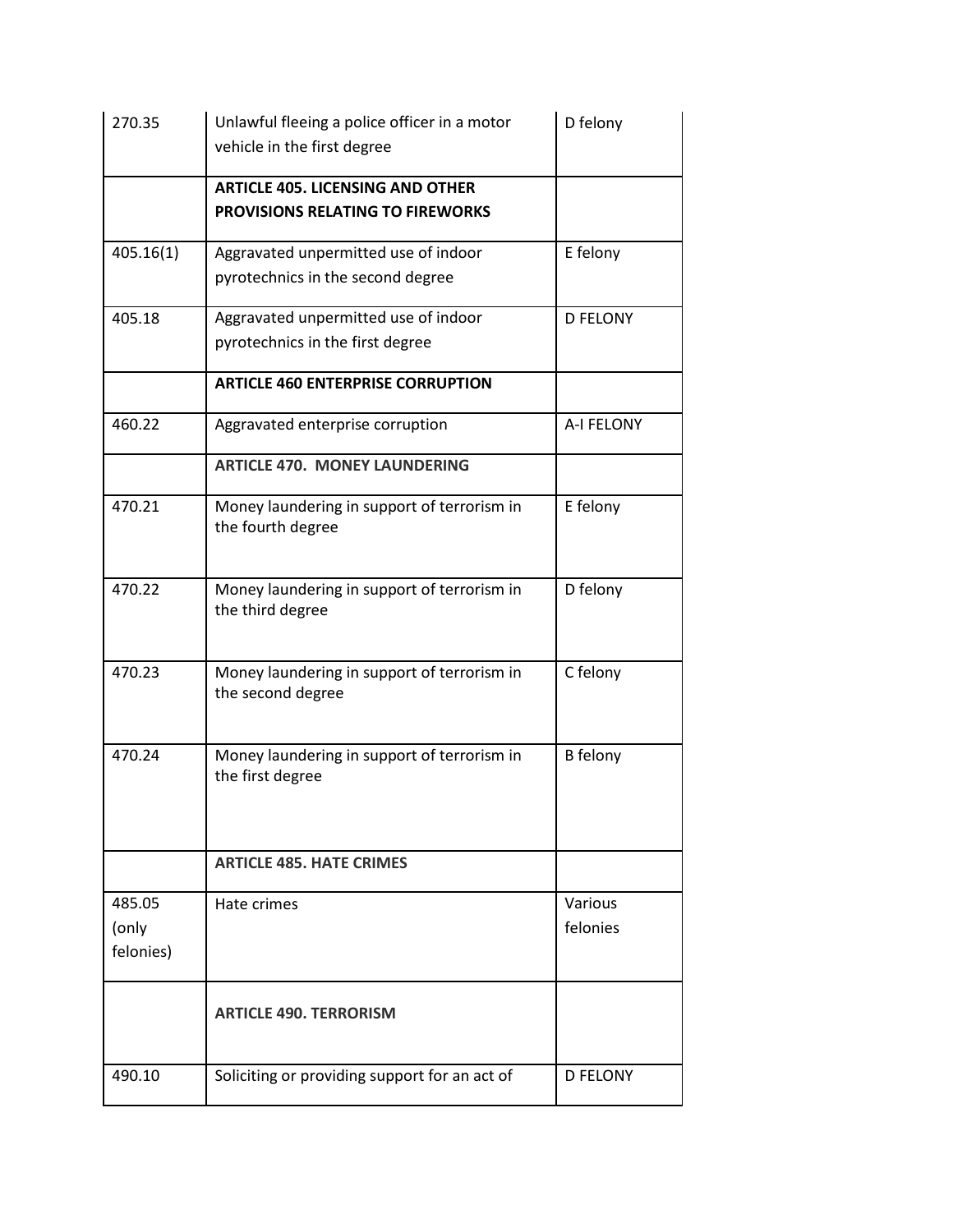|        | terrorism in the second degree                                                         |                    |
|--------|----------------------------------------------------------------------------------------|--------------------|
| 490.15 | Soliciting or providing support for an act of<br>terrorism in the first degree         | C FELONY           |
| 490.20 | Making a terroristic threat                                                            | <b>D FELONY</b>    |
| 490.25 | Crime of terrorism                                                                     | A-I FELONY         |
| 490.30 | Hindering prosecution of terrorism in the<br>second degree.                            | <b>C FELONY</b>    |
| 490.35 | Hindering prosecution of terrorism in the first<br>degree.                             | <b>B FELONY</b>    |
| 490.37 | Criminal possession of a chemical weapon or<br>biological weapon in the third degree.  | C FELONY           |
| 490.40 | Criminal possession of a chemical weapon or<br>biological weapon in the second degree. | <b>B FELONY</b>    |
| 490.45 | Criminal possession of a chemical weapon or<br>biological weapon in the first degree.  | <b>A-I FELONY</b>  |
| 490.47 | Criminal use of a chemical weapon or biological<br>weapon in third degree.             | <b>B FELONY</b>    |
| 490.50 | Criminal use of a chemical weapon or biological<br>weapon in second degree.            | <b>A-II FELONY</b> |
| 490.55 | Criminal use of a chemical weapon or biological<br>weapon in first degree.             | A-I FELONY         |

## **VEHICLE AND TRAFFIC LAW FELONIES INVOLVING PERSONAL INJURY**

| <b>VTL</b>     | <b>OFFENSE TITLE</b>   | <b>SEVERITY</b> |
|----------------|------------------------|-----------------|
| <b>SECTION</b> |                        |                 |
|                |                        |                 |
|                | <b>INCLUDED</b>        |                 |
|                |                        |                 |
| 600 (any       | Leaving scene of crime |                 |
| felony         |                        |                 |
| included)      |                        |                 |
|                |                        |                 |